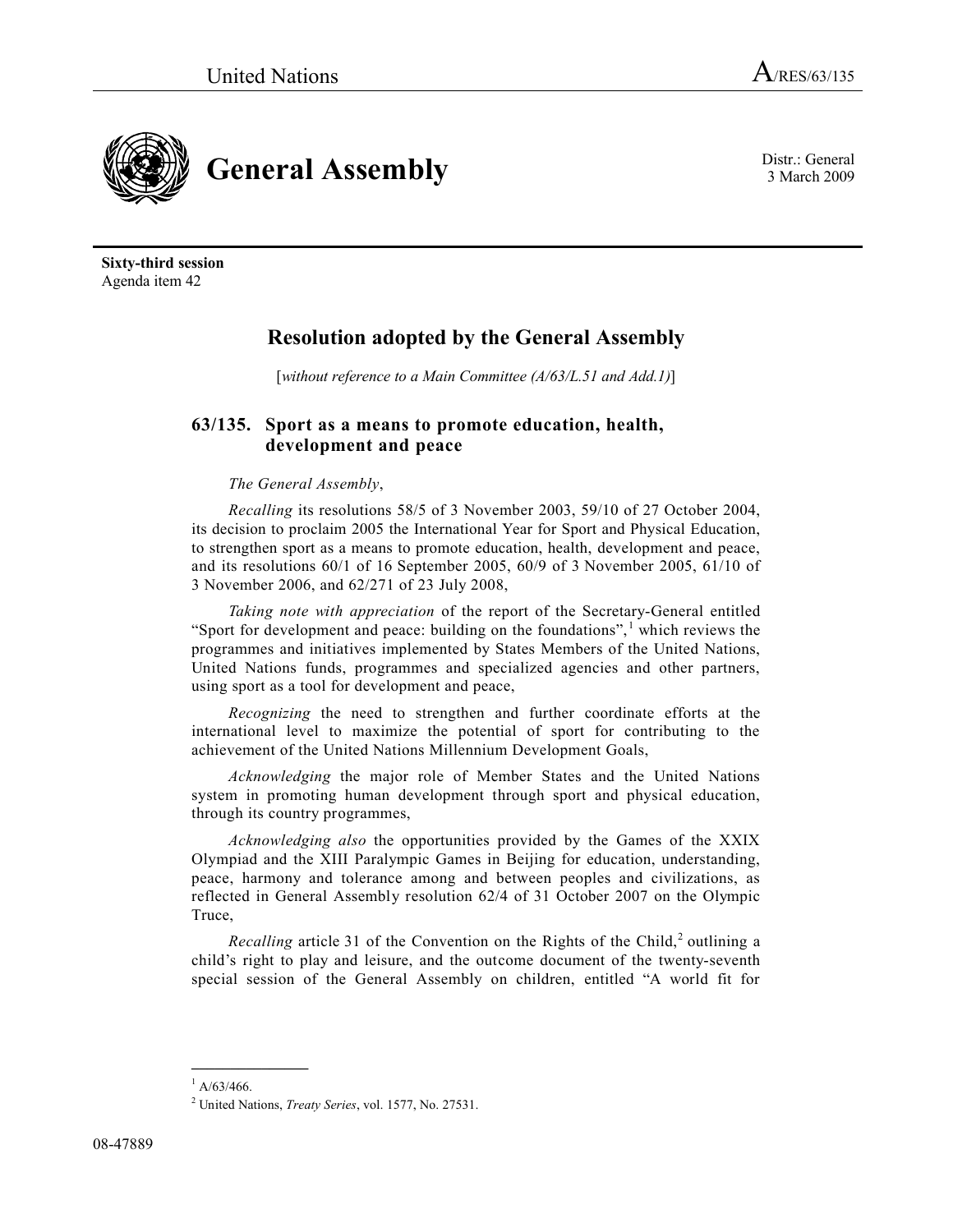children",<sup>3</sup> stressing the promotion of physical, mental and emotional health through play and sports,

*Recalling also* article 30 of the Convention on the Rights of Persons with Disabilities,<sup>4</sup> outlining the right of persons with disabilities to take part on an equal basis with others in cultural life, recreation, leisure and sport,

*Recognizing* the important role played by the International Convention against Doping in Sport<sup>5</sup> in harmonizing the actions taken by Governments in the fight against doping in sport, which are complementary to those undertaken by the sporting movement under the World Anti-Doping Code,

*Acknowledging* the recommendations contained in the final report of the Sport for Development and Peace International Working Group entitled "Harnessing the power of sport for development and peace: recommendations to Governments", and encouraging Member States to implement the recommendations,

*Recognizing* the Beijing Declaration on Sport for Development and Peace, calling for a renewed mandate of the Sport for Development and Peace International Working Group under the leadership of the United Nations,

*Recognizing also* the need for indicators and benchmarks based on commonly agreed standards to assist Governments to enable the consolidation of sport in crosscutting development strategies and the incorporation of sport and physical education in international, regional and national development policies and programmes,

*Recognizing further* the imperative need to engage women and girls in the practice of sport for development and peace, and in this regard welcomes activities that aim to foster and encourage such initiatives at the global level, such as the 2008 International Federation of Association Football U-20 Women's World Cup, held in Chile,

1. *Welcomes* the Secretary-General's decision to renew the mandate of a Special Adviser to the Secretary-General on Sport for Development and Peace and to incorporate the Sport for Development and Peace International Working Group into the United Nations system under the leadership of the Special Adviser;

2. *Also welcomes* the establishment of a United Nations Office of Sport for Development and Peace, which constitutes a policy and communications platform that will facilitate partnerships, coordinate common strategies, policy and programmes and increase coherence and synergies, while simultaneously raising awareness within the United Nations system and among external partners;

3. *Invites* Member States, the organizations of the United Nations system, including their governing bodies, international peacekeeping missions, sport-related organizations, athletes, the media, civil society and the private sector to collaborate with the United Nations Office of Sport for Development and Peace to promote greater awareness and action to foster peace and accelerate the attainment of the Millennium Development Goals through sport-based initiatives and promote the integration of sport for development and peace in the development agenda, by working along the following principles, adapted from the United Nations Action

**\_\_\_\_\_\_\_\_\_\_\_\_\_\_\_**

<sup>&</sup>lt;sup>3</sup> See resolution S-27/2, annex.

<sup>4</sup> Resolution 61/106, annex I.

<sup>5</sup> United Nations Educational, Scientific and Cultural Organization, *Records of the General Conference, Thirty-third Session, Paris, 3–21 October 2005*, vol. 1: *Resolutions*, chap. V, resolution 14.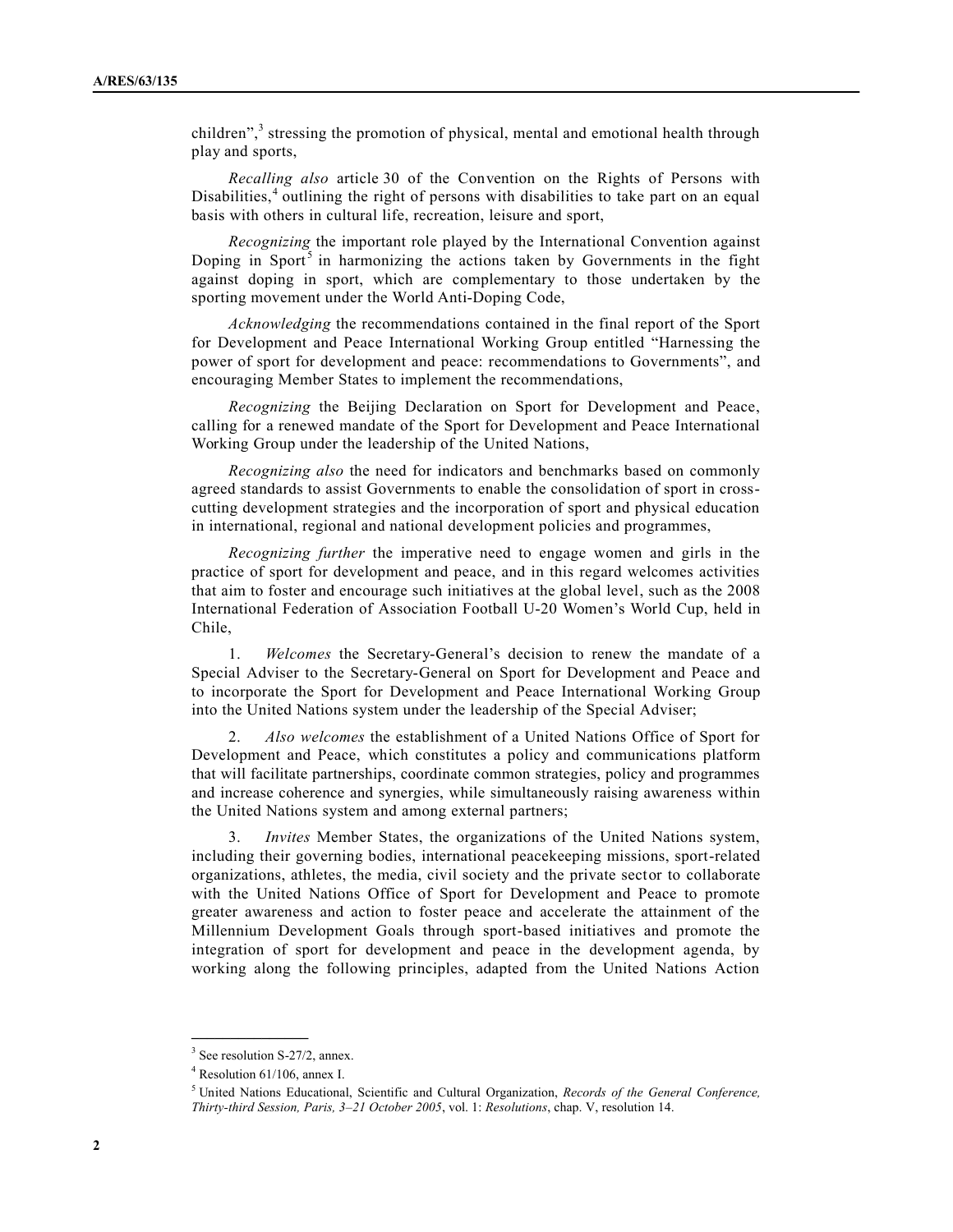Plan on Sport for Development and Peace contained in the report of the Secretary-General to the General Assembly at its sixty-first session:<sup>6</sup>

(*a*) Global framework for sport for development and peace: further develop a framework to strengthen a common vision, define priorities and further raise awareness to promote and mainstream policies on sport for development and peace that are easily replicable;

(*b*) Policy development: promote and support the integration and mainstreaming of sport for development and peace in development programmes and policies;

(*c*) Resource mobilization: promote innovative funding mechanisms and multi-stakeholder arrangements at all levels, on a voluntary basis, including the engagement of sport organizations, civil society, athletes and the private sector;

(*d*) Evidence of impact: promote and facilitate common evaluation and monitoring tools, indicators and benchmarks based on commonly agreed standards;

4. *Encourages* Member States to designate focal points for sport for development and peace within their governments;

5. *Also encourages* Member States to provide institutional structures, appropriate quality standards and competencies and promote academic research and expertise in the field to enable ongoing training, capacity-building and education of physical education teachers, coaches and community leaders in sport for development and peace programmes;

6. *Encourages* the use of sport as a vehicle to foster development and strengthen education for children and young persons; prevent disease and promote health; empower girls and women; foster the inclusion and well-being of persons with disabilities; and facilitate social inclusion, conflict prevention and peacebuilding;

7. *Also encourages* the use of mass sport events to promote and support sport for development and peace initiatives;

8. *Invites* Member States and international sport organizations to assist developing countries, in particular the least developed countries, in their capacitybuilding efforts in sport and physical education, by providing national experiences and best practices, as well as financial, technical and logistic resources for the development of sport programmes;

9. *Urges* Member States that have not yet done so to consider signing, ratifying and acceding to the Convention on the Rights of the Child,<sup>2</sup> the Convention on the Rights of Persons with Disabilities<sup>4</sup> and the International Convention against Doping in Sport; $<sup>5</sup>$ </sup>

10. *Invites* the international community to provide voluntary contributions to and to enter into innovative partnerships with the United Nations Office of Sport for Development and Peace and the Sport for Development and Peace International Working Group;

11. *Requests* the Secretary-General to report to the General Assembly at its sixty-fifth session on the implementation of the present resolution, including progress made by Member States towards implementation of the Sport for

**\_\_\_\_\_\_\_\_\_\_\_\_\_\_\_**

<sup>6</sup> See A/61/373.